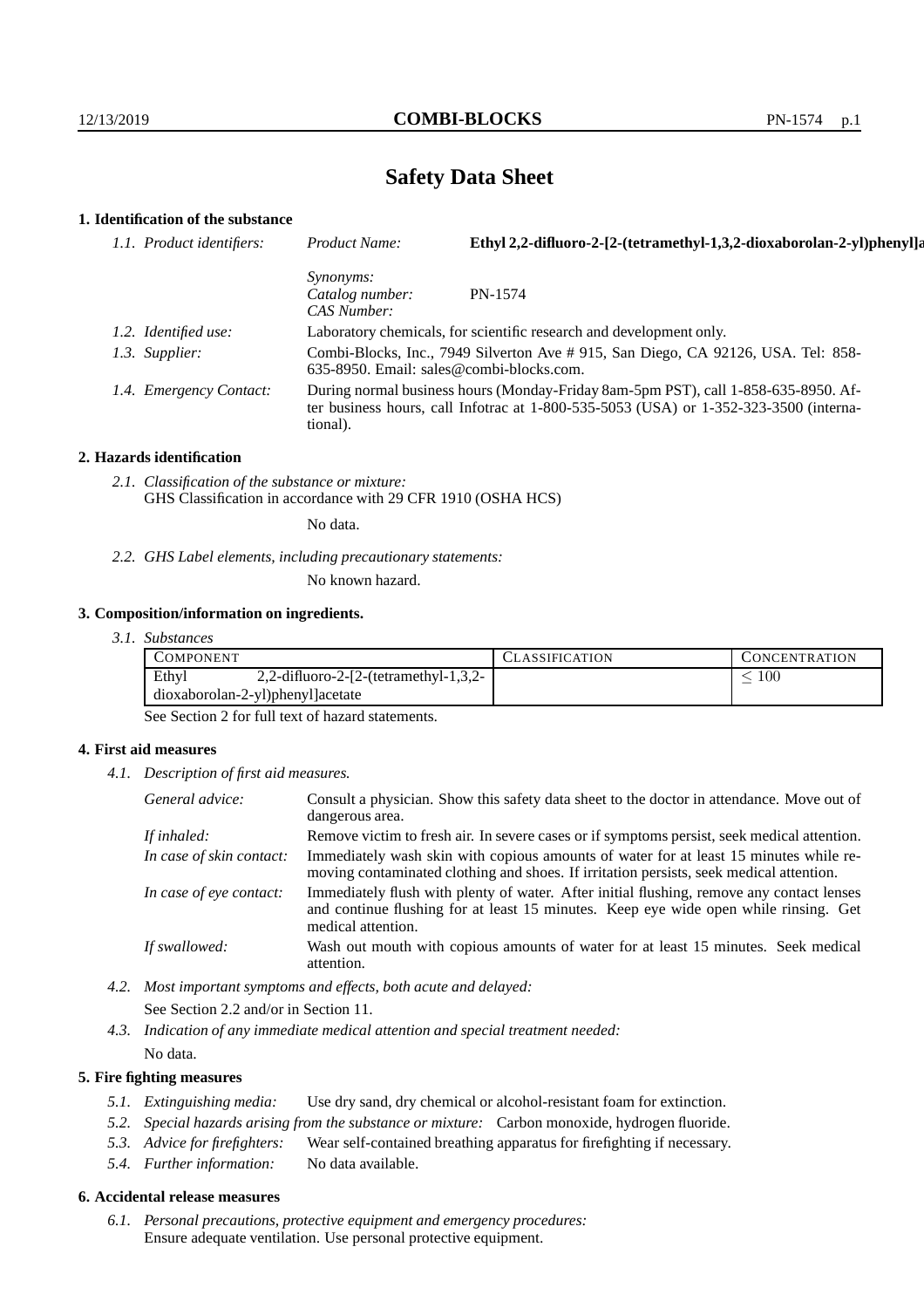|                                                           | 6.2. Environmental precautions:                                                                                                                                                                                                                            |                                                                                                                                                                                                                                                                    |  |  |  |
|-----------------------------------------------------------|------------------------------------------------------------------------------------------------------------------------------------------------------------------------------------------------------------------------------------------------------------|--------------------------------------------------------------------------------------------------------------------------------------------------------------------------------------------------------------------------------------------------------------------|--|--|--|
|                                                           | Should not be released into the environment. See Section 12 for additional ecological information.                                                                                                                                                         |                                                                                                                                                                                                                                                                    |  |  |  |
|                                                           |                                                                                                                                                                                                                                                            | 6.3. Methods and materials for containment and cleaning up:                                                                                                                                                                                                        |  |  |  |
|                                                           | Sweep up or vacuum up spillage and collect in suitable container for disposal.                                                                                                                                                                             |                                                                                                                                                                                                                                                                    |  |  |  |
|                                                           | 6.4. Reference to other sections:                                                                                                                                                                                                                          |                                                                                                                                                                                                                                                                    |  |  |  |
| Refer to protective measures listed in Sections 8 and 13. |                                                                                                                                                                                                                                                            |                                                                                                                                                                                                                                                                    |  |  |  |
|                                                           | 7. Handling and storage                                                                                                                                                                                                                                    |                                                                                                                                                                                                                                                                    |  |  |  |
|                                                           |                                                                                                                                                                                                                                                            | 7.1. Precautions for safe handling: Avoid contact with skin and eyes. Avoid inhalation of vapour or mist. Keep away<br>from sources of ignition - No smoking. Take measures to prevent the build up of electro-<br>static charge. For precautions see section 2.2. |  |  |  |
|                                                           | 7.2. Conditions for safe storage, including any incompatibilities: Store refrigerated. Keep container tightly closed in<br>a dry and well-ventilated place. Containers which are opened must be carefully resealed<br>and kept upright to prevent leakage. |                                                                                                                                                                                                                                                                    |  |  |  |
|                                                           | Laboratory chemicals, for scientific research and development only.<br>7.3. Specific end use(s):                                                                                                                                                           |                                                                                                                                                                                                                                                                    |  |  |  |
|                                                           | 8. Exposure Controls / Personal protection                                                                                                                                                                                                                 |                                                                                                                                                                                                                                                                    |  |  |  |
|                                                           | 8.1. Control parameters:                                                                                                                                                                                                                                   |                                                                                                                                                                                                                                                                    |  |  |  |
|                                                           | Components with workplace control parameters: Contains no substances with occupational exposure limit values.                                                                                                                                              |                                                                                                                                                                                                                                                                    |  |  |  |
| 8.2. Exposure controls:                                   |                                                                                                                                                                                                                                                            |                                                                                                                                                                                                                                                                    |  |  |  |
|                                                           |                                                                                                                                                                                                                                                            | Appropriate engineering controls: Ensure that eyewash stations and safety showers are close to the workstation<br>location. Ensure adequate ventilation, especially in confined areas.                                                                             |  |  |  |
|                                                           | Personal protective equipment:                                                                                                                                                                                                                             |                                                                                                                                                                                                                                                                    |  |  |  |
|                                                           | Eye/face protection:                                                                                                                                                                                                                                       | Wear appropriate protective eyeglasses or chemical safety goggles as described by OSHA's<br>eye and face protection regulations in 29 CFR 1910.133 or European Standard EN166.                                                                                     |  |  |  |
|                                                           | Skin protection:                                                                                                                                                                                                                                           | Handle with gloves. Gloves must be inspected prior to use. Use proper glove removal<br>technique (without touching glove's outer surface) to avoid skin contact with this product.                                                                                 |  |  |  |

| Eye/face protection:                                                                    |                                                                                                                                                                                                                                                                                                                        | Wear appropriate protective eyeglasses or chemical safety goggles as described by OSHA's<br>eye and face protection regulations in 29 CFR 1910.133 or European Standard EN166.       |
|-----------------------------------------------------------------------------------------|------------------------------------------------------------------------------------------------------------------------------------------------------------------------------------------------------------------------------------------------------------------------------------------------------------------------|--------------------------------------------------------------------------------------------------------------------------------------------------------------------------------------|
| Skin protection:                                                                        | Handle with gloves. Gloves must be inspected prior to use. Use proper glove removal<br>technique (without touching glove's outer surface) to avoid skin contact with this product.<br>Dispose of contaminated gloves after use in accordance with applicable laws and good<br>laboratory practices. Wash and dry hands |                                                                                                                                                                                      |
| <b>Body Protection:</b><br>amount of the dangerous substance at the specific workplace. |                                                                                                                                                                                                                                                                                                                        | Complete suit protecting against chemicals, Flame retardant antistatic protective clothing.,<br>The type of protective equipment must be selected according to the concentration and |
| Respiratory protection:                                                                 |                                                                                                                                                                                                                                                                                                                        |                                                                                                                                                                                      |
| Control of environmental exposure:<br>drains.                                           |                                                                                                                                                                                                                                                                                                                        | Prevent further leakage or spillage if safe to do so. Do not let product enter                                                                                                       |

# **9. Physical and chemical properties**

*9.1. Information on basic physical and chemical properties*

| (a)      | Appearance:                                   | No data  |
|----------|-----------------------------------------------|----------|
| (b)      | Odour:                                        | No data  |
| (c)      | Odour Threshold:                              | No data  |
| (d)      | pH:                                           | No data  |
| (e)      | Melting point/freezing point:                 | No date. |
| (f)      | Initial boiling point and boiling range:      | No data  |
| (g)      | Flash point:                                  | No data  |
| (h)      | Evaporatoin rate:                             | No data  |
| (i)      | Flammability (solid, gas):                    | No data  |
| (j)      | Upper/lower flammability or explosive limits: | No data  |
| $\rm(k)$ | Vapour pressure:                              | No data  |
| (1)      | Vapour density:                               | No data  |
| (m)      | Relative density:                             | No data  |
| (n)      | Water solubility:                             | No data  |
| (0)      | Partition coefficient: n-octanol/water:       | No data  |
| (p)      | Auto-ignition:                                | No data  |
| (q)      | Decomposition temperature:                    | No data  |
| (r)      | Viscosity:                                    | No data  |
| (s)      | Explosive properties:                         | No data  |
| (t)      | Oxidizing properties:                         | No data  |